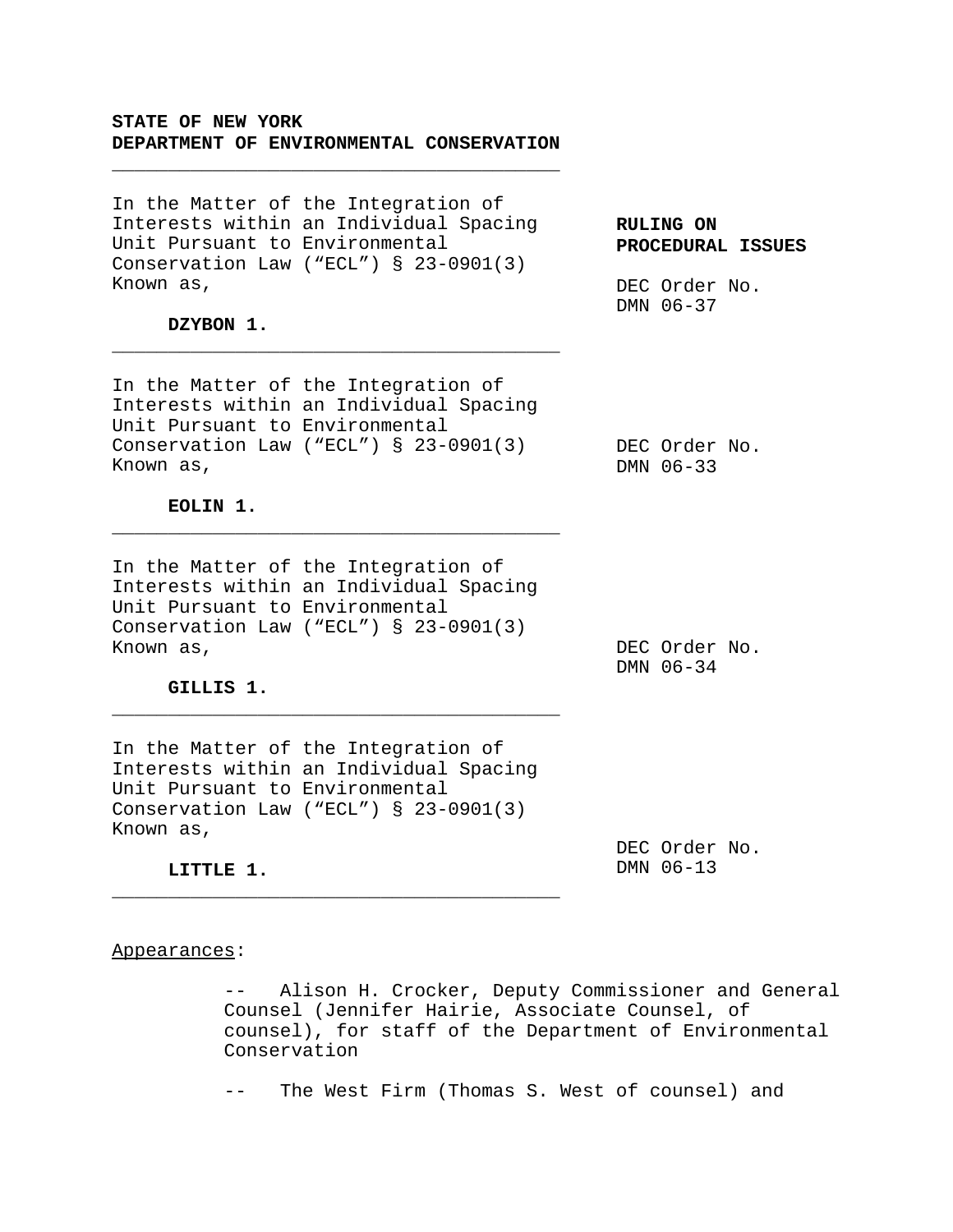Nixon Peabody LLP (Ruth E. Leistensnider of counsel), for well operator Fortuna Energy Inc.

Lipman & Biltekoff, LLP (Michael P. Joy of counsel), for Western Land Services, Inc.

-- Christopher Denton, for James Frank (Dzybon 1)

### RULING OF THE CHIEF ADMINISTRATIVE LAW JUDGE ON PROCEDURAL ISSUES

The above referenced matters are proceedings for the compulsory integration of mineral rights interests in four natural gas well spacing units known as Dzybon 1, Eolin 1, Gillis 1 and Little 1, respectively. The four proceedings are before the Office of Hearings and Mediation Services ("OHMS") of the Department of Environmental Conservation ("Department") for administrative adjudicatory hearings pursuant to part 624 of title 6 of the Official Compilation of Codes, Rules and Regulations of the State of New York ("6 NYCRR part 624" or "Part 624").

The Dzybon 1, Eolin 1 and Gillis 1 matters were referred by Department staff after an integration hearing held pursuant to Environmental Conservation Law ("ECL") § 23- 0901(3)(b), based upon staff's determination that substantive and significant issues were raised requiring adjudication. The Little 1 matter is on remand from Supreme Court, Albany County (Donohue, J.), pursuant to a stipulation of discontinuance and order of remand entered in a CPLR article 78 proceeding challenging the final integration order issued by the Department for the Little 1 gas well spacing unit (see Matter of Western Land Servs., Inc. v Department of Envtl. Conservation, Jan. 18, 2007, Index No. 8739-06).

The draft integration orders in Dzybon 1, Eolin 1 and Gillis 1, and the final integration order in Little 1 were all issued by Department staff pursuant to the 2005 amendments to the Oil, Gas and Solution Mining Law (see ECL article 23, as amended by L 2005, ch 386 [effective Aug. 2, 2005] ["2005 Amendments"]). The 2005 Amendments, among other things, substantially modified the procedures for integrating the interests of mineral rights owners in natural gas well spacing units established under the new law (see ECL 23-0901, as amended). Among the new procedures is an integration hearing conducted by Department staff to determine how uncontrolled owners -- mineral interest owners in a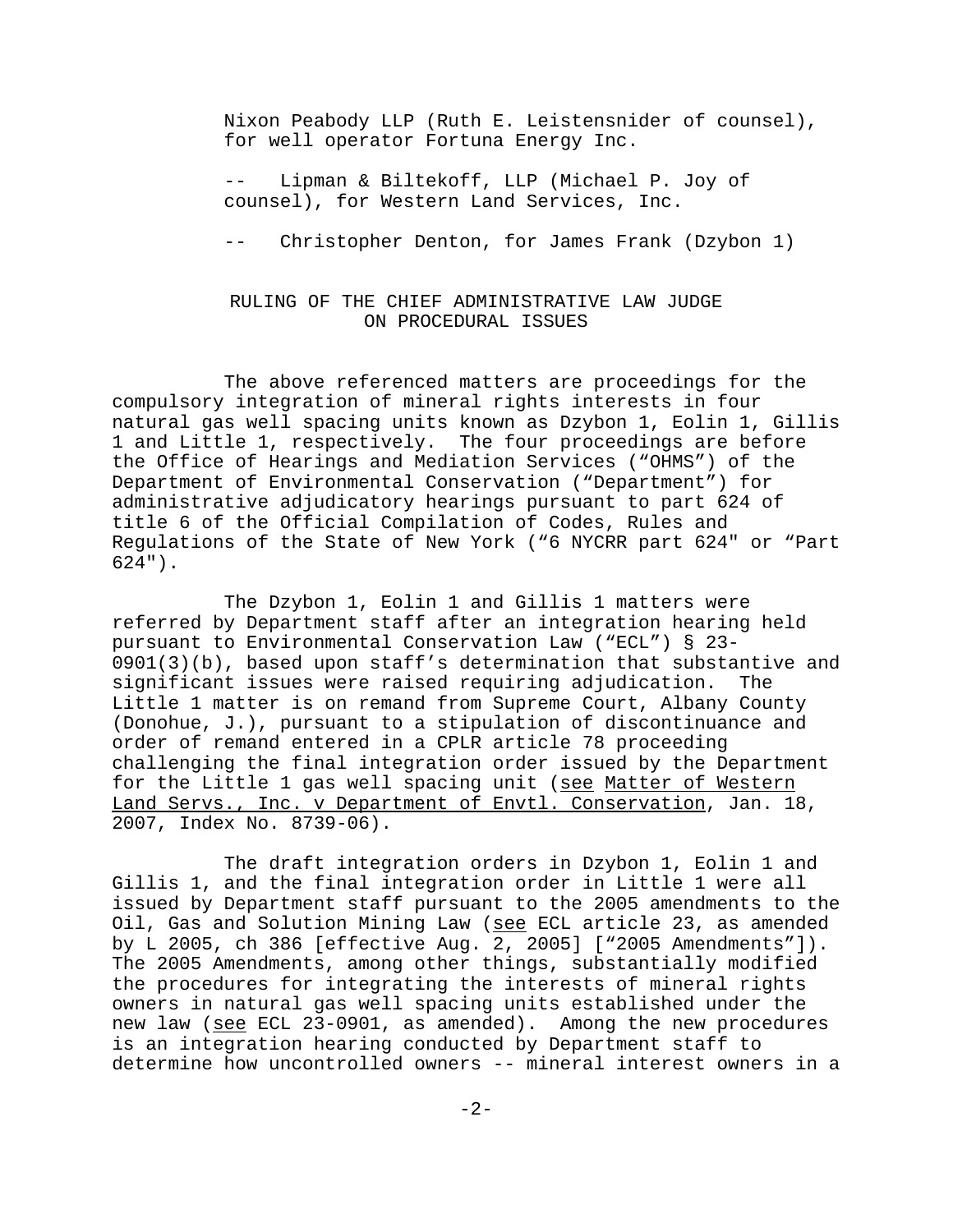spacing unit who have not entered into a voluntary lease or participation agreement with the well operator -- will be integrated into the Department's final integration order for the unit. If substantive and significant issues are raised at the integration hearing, the Department is directed to schedule an adjudicatory hearing (see ECL 23-0901[3][d]).

The Department continues to apply the Part 624 permit hearing proceedings to the adjudicatory hearing provided for in ECL  $23-0901(3)(d)$  (see 6 NYCRR  $624.1[a][6]$ ; DEC Program Policy DMN-1: Public Hearing Processes for Oil and Gas Well Spacing and Compulsory Integration, Feb. 22, 2006 ["DMN-1"], at 1, 9). Due to the significant changes in the substantive law governing the integration of mineral interests in gas well units, I concluded that a ruling was necessary to clarify the manner in which Part 624 would be applied to compulsory integration proceedings, and the status of the parties involved.

Accordingly, Department staff, the well operator Fortuna Energy Inc., and the uncontrolled owners in all four proceedings were provided with the opportunity to comment on whether and how procedures under Part 624 should be modified, if at all, for gas well integration order hearings. Department staff offered its proposals first in letters dated March 1, 2007 (Dzybon, Eolin and Gillis) and April 2, 2007 (Little). Timely comments were then filed by Fortuna in letters dated March 8, 2007 (Dzybon, Eolin and Gillis) and April 9, 2007 (Little), and by Western Land Services, Inc. ("WLS") in letters dated March 7, 2007 (Dzybon, Eolin and Gillis) and April 9, 2007 (Little).

In a letter dated March 15, 2007, Department staff requested leave to reply to Fortuna's March 8 submission. I have granted staff's request and considered its March 15, 2007 reply as filed. In a letter dated March 26, 2007, Fortuna offered a surreply to staff's March 15 reply. Although Fortuna did not seek leave to file the surreply, I have accepted the surreply as filed.

In a letter dated April 17, 2007, WLS requested leave to reply to Fortuna's April 9 submission. I have granted WLS's request and accepted its April 17, 2007 reply as filed.

Other submissions considered on this ruling are March 9, 2007 comments by Chesapeake Appalachia, LLC. According to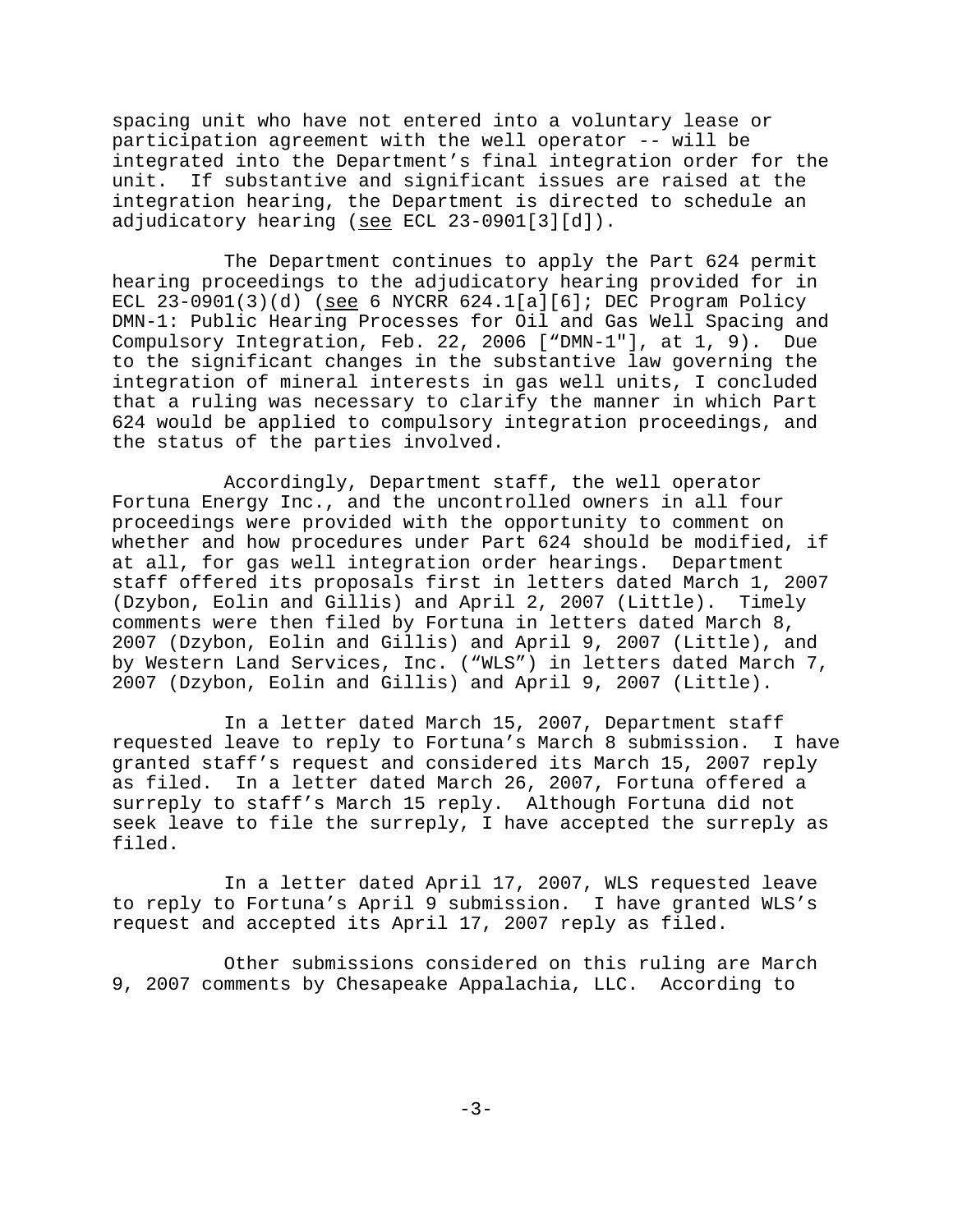Chesapeake, the comments were filed as an amicus party.<sup>1</sup> I have also received and considered submissions by Fortuna (April 19, 2007 and May 16, 2007) and James Frank (April 25, 2007 and May 21, 2007) in the Dzybon 1 well proceeding.

### Discussion

### Legislative Hearing

All parties filing comments recommend that the Part 624 legislative hearing be dispensed with for adjudicatory hearings on draft integration orders (see 6 NYCRR 624.4[a]). Department staff analogizes the integration hearing held pursuant to ECL 23- 0901(3)(d) to the Part 624 legislative hearing and contends that the legislative hearing need not be repeated.

I disagree that the integration hearing is analogous to the Part 624 legislative hearing and, consequently, I do not consider it appropriate to diverge from the Part 624 procedure in this regard. First, the integration hearing is different from the Part 624 legislative hearing in a key regard. The integration hearing is presided over by a member of Department staff, namely a designee of the Director of the Division of Mineral Resources ("integration hearing officer"). Thus, the integration hearing is a staff level proceeding analogous to a legislative hearing conducted by Department staff pursuant to the Uniform Procedures Act (ECL art 70 ["UPA"]) and its implementing regulations (see 6 NYCRR 621.8).

A Part 624 legislative hearing, in contrast, is conducted by an administrative law judge ("ALJ") employed in OHMS. The Department's ALJs are quasi-judicial officers designated by the Commissioner. The ALJs are required, by law and regulation, to conduct hearings in a fair and impartial manner, and exercise judgment independently of Department staff (see State Administrative Procedure Act ["SAPA"] § 303; 6 NYCRR 624.2[b]; 6 NYCRR 624.8[b][2][i]). In addition, a Departmental ALJ is subject, among other things, to the rule against ex parte communications (see SAPA § 307[2]; 6 NYCRR 624.10). The process before the ALJ, including the Part 624 legislative hearing, has the procedural safeguards and formalities of a trial, including the right to present and cross-examine witnesses, and a decision

 $1$  In a letter dated March 15, 2007, Department staff raised objections about Chesapeake's submissions, but does not formally oppose them or seek their rejection. In the interests of completeness, I have considered Chesapeake's submissions.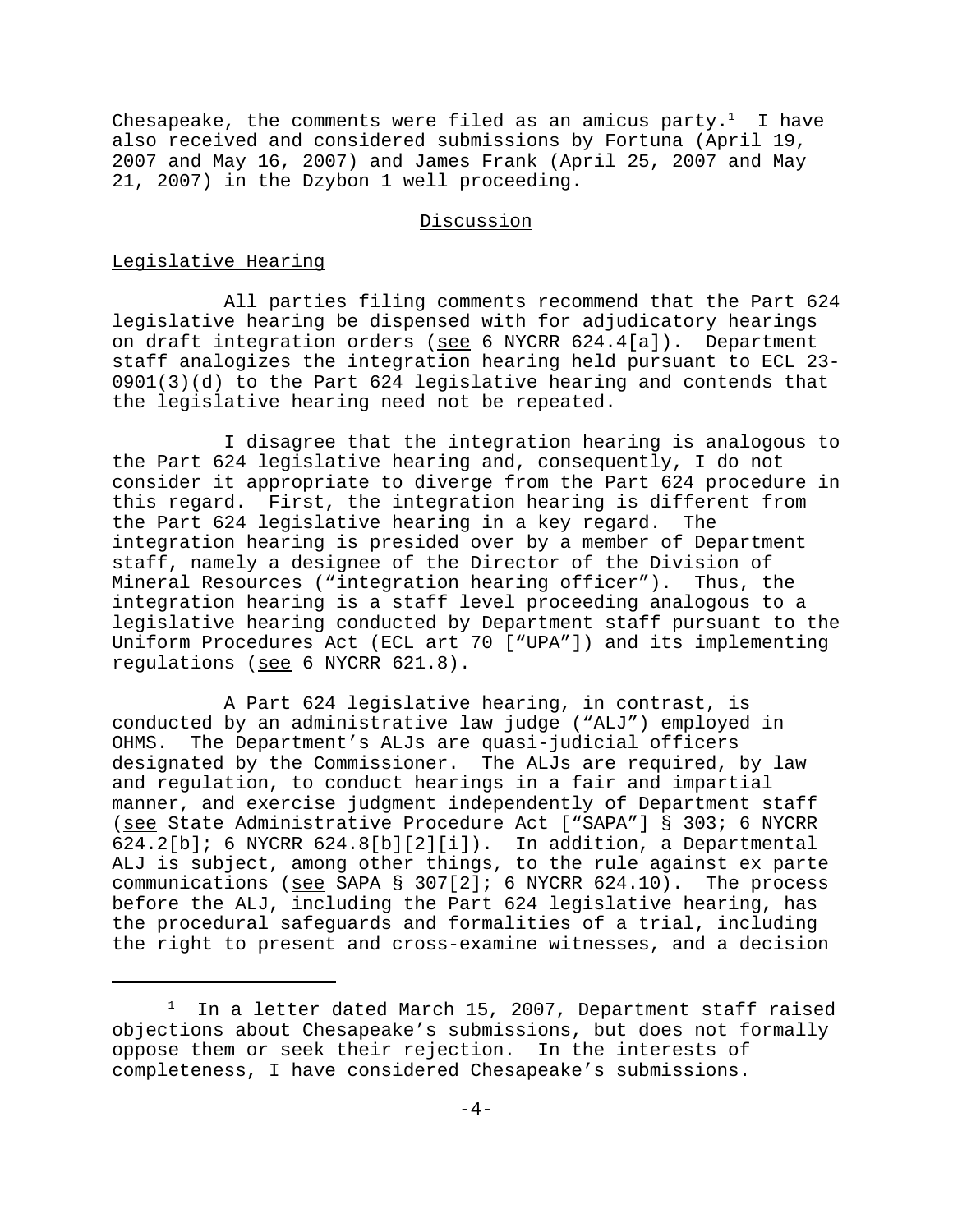limited to a formal evidentiary record. Even though the integration hearing may be conducted impartially, the integration hearing officer does not serve the same institutional role as the ALJ, nor is that officer under similar legal constraints designed to protect the trial-like administrative adjudicatory process.

In addition, OHMS is a separate and distinct office within the Department which, pursuant to the Department's Administrative Adjudication Plan, is responsible for conducting adjudicatory hearings for the Department (see 6 NYCRR 624.2[v]). The ALJs employed by OHMS report directly to the Commissioner through an Assistant Commissioner for Hearings, and not through program staff. This institutional separation of powers between OHMS and the remainder of the Department is the mechanism by which the Department complies with the Governor's Executive Order No. 131 (see 9 NYCRR 4.131[III][B][2], continued by Executive Order No. 5 [Jan. 1, 2007]). The Part 624 legislative hearing, as well as the issues conference and adjudicatory hearing, are integral parts of the Department's administrative adjudicatory process that are the responsibility of the ALJs and ultimately the Commissioner, not Department staff.

Second, one purpose of the Part 624 legislative hearing is to receive unsworn statements by the parties and the public concerning a proposed Departmental action (see 6 NYCRR 624.4[a][1]). Several issues are presented by proposed draft integration orders upon which the public may wish to offer comment. For example, the Department is required to make a public policy determination before issuing an integration order, including whether the rights of the general public are fully protected, upon which the public might wish to offer comment (see ECL 23-0901[2]; ECL 23-0301). The public might also wish to offer comments if a draft environmental impact statement has been prepared under the State Environmental Quality Review Act (see ECL art 8 ["SEQRA"]; 6 NYCRR 624.4[a][3]). Public comments, if offered, may also be used by the ALJ to inquire further of the parties during the issues conference (see 6 NYCRR  $624.4[a][4]$ ). While the public may wish to comment on several aspects of a draft integration order, such public comment is not taken at an integration hearing. Moreover, even mineral rights owners not otherwise willing or able to participate in the adjudicatory phase of a Part 624 proceeding may wish to offer comments on the draft integration order for the ALJ's consideration.

Department staff is correct that Part 624 legislative hearings have been dispensed with where a Part 621 legislative hearing was conducted. However, in those cases, which are very limited, the same ALJ presided over both the Part 621 legislative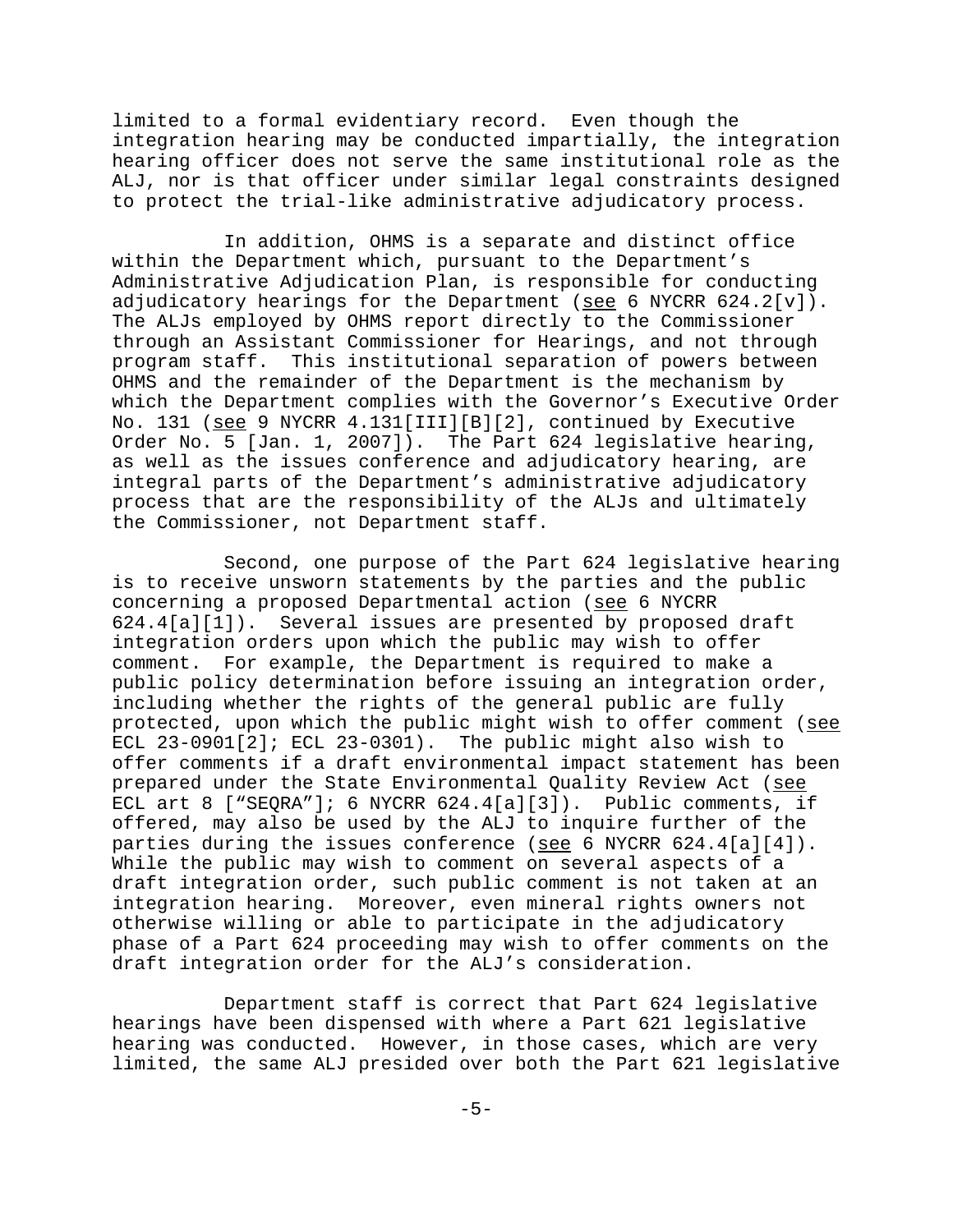hearing and the subsequent Part 624 proceeding. Moreover, the discretion to dispense with the Part 624 legislative hearing has been cautiously exercised. However, OHMS has not dispensed with the Part 624 legislative hearing when Department staff conducted the Part 621 legislative hearing.

Although I conclude that the Part 624 legislative hearing should be conducted in these proceedings, I believe such hearings can be conducted efficiently and without delay. As is OHMS's practice with minor projects under the UPA, the legislative hearing can be scheduled the same day as, and immediately prior to, the issues conference. If no parties or members of the public wish to offer comments, the legislative hearing may be closed, and the issues conference immediately convened.

This is also not to say that, after some experience with adjudicatory hearings on draft integration orders, the Commissioner may decide, as a matter of policy, that the Part 624 legislative hearings are not necessary. For the time being, however, I conclude that the Part 624 regulations should be followed in this regard.

### Issues Conference -- Parties

Both Department staff and Fortuna appear to agree that an issues conference is necessary (see 6 NYCRR 624.4[b]). WLS, in contrast, argues that the integration hearing is the equivalent of a Part 624 issues conference and, therefore, a separate issues conference is not required. WLS contends that the proceeding should commence with the adjudicatory phase with staff, the well operator, and all integrated participating owners ("IPOs") and non-participating owners ("NPOs") involved as mandatory parties in the adjudication.

I agree with staff and Fortuna that the issues conference should be conducted. As noted above, the integration hearing is more functionally equivalent to a Part 621 legislative hearing conducted by staff, not a Part 624 issues conference conducted by an ALJ. As with a legislative hearing under Part 621, Department staff uses the integration hearing, among other things, to determine whether to refer the matter for Part 624 adjudicatory hearings. The Part 624 issues conference, in contrast, is a proceeding before an ALJ where the ALJ, with the assistance of the parties, focuses and narrows the issues, determines whether factual issues are presented requiring adjudication, and potentially resolves legal questions not dependent upon litigated facts, among other things (see 6 NYCRR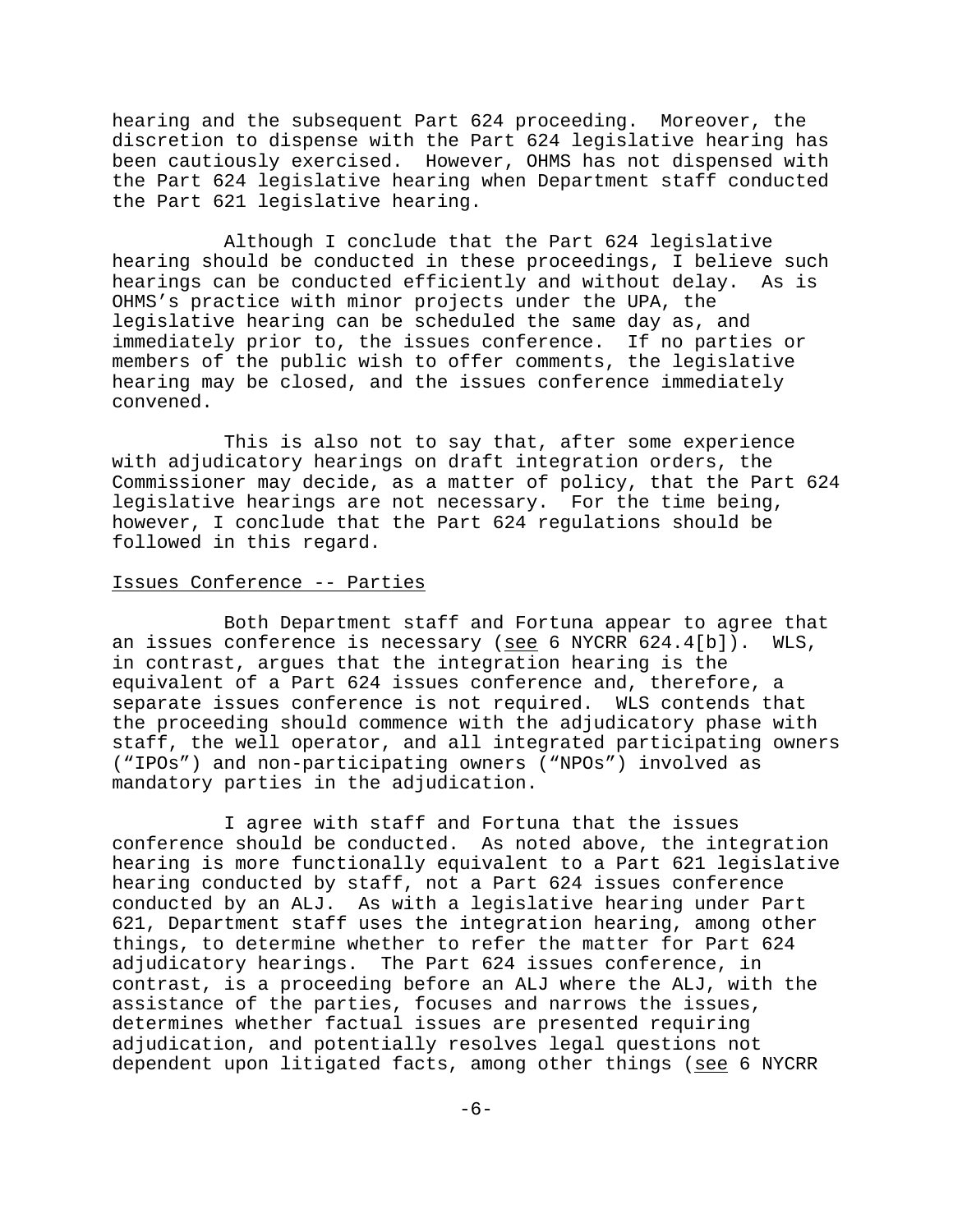624.4[b][2]). The issues conference serves an important preadjudicatory hearing function that requires the presiding ALJ's involvement. Through the administrative appeals process, the issues conference also involves the Commissioner, who further refines the issues, and decides legal and policy questions in interim decisions. Whether such a pre-hearing process is referred to as an issues conference or not, it is a necessary step to assure efficiency in the process.

Which parties are automatic parties to the issues conference is the subject of some dispute among the parties filing comments. As just noted, WLS is of the view that staff, the well operator, IPOs and NPOs are all automatic parties. Department staff and Fortuna also agree that staff and the well operator are automatic parties (see 6 NYCRR 624.5[a]).

With respect to uncontrolled owners, Department staff would treat as automatic parties those owners who filed a compulsory integration form with the Department and raised objections at the integration hearing that staff determined to be substantive and significant. Staff would require all others seeking to participate in the adjudicatory hearing, including non-objecting IPOs, NPOs and royalty owners, to file the petition for party status normally required of intervenors in Part 624 proceedings (see 6 NYCRR 624.5[b]).

Fortuna agrees with staff, but would add as mandatory parties those parties who wish to pursue objections raised at the integration hearing that Department staff determined not to be substantive and significant.<sup>2</sup>

I conclude that all uncontrolled owners in a spacing unit are interested parties and, therefore, are mandatory parties under Part 624. Thus, I include as mandatory parties all parties identified by WLS, but also royalty owners. The 2005 amendments make clear that all mineral rights owners, including the well operator and all uncontrolled owners, are the subjects of the Department's integration order. In essence, compulsory integration proceedings under the 2005 amendments are multi-

 $2$  Fortuna further contends that a party raising an objection at an integration hearing is entitled to demand and receive an adjudicatory hearing, notwithstanding Department staff's determination that the objection raised is not substantive and significant. Whether such a party is entitled to a hearing without a hearing referral from Department staff is not before me in this proceeding and will not be decided here.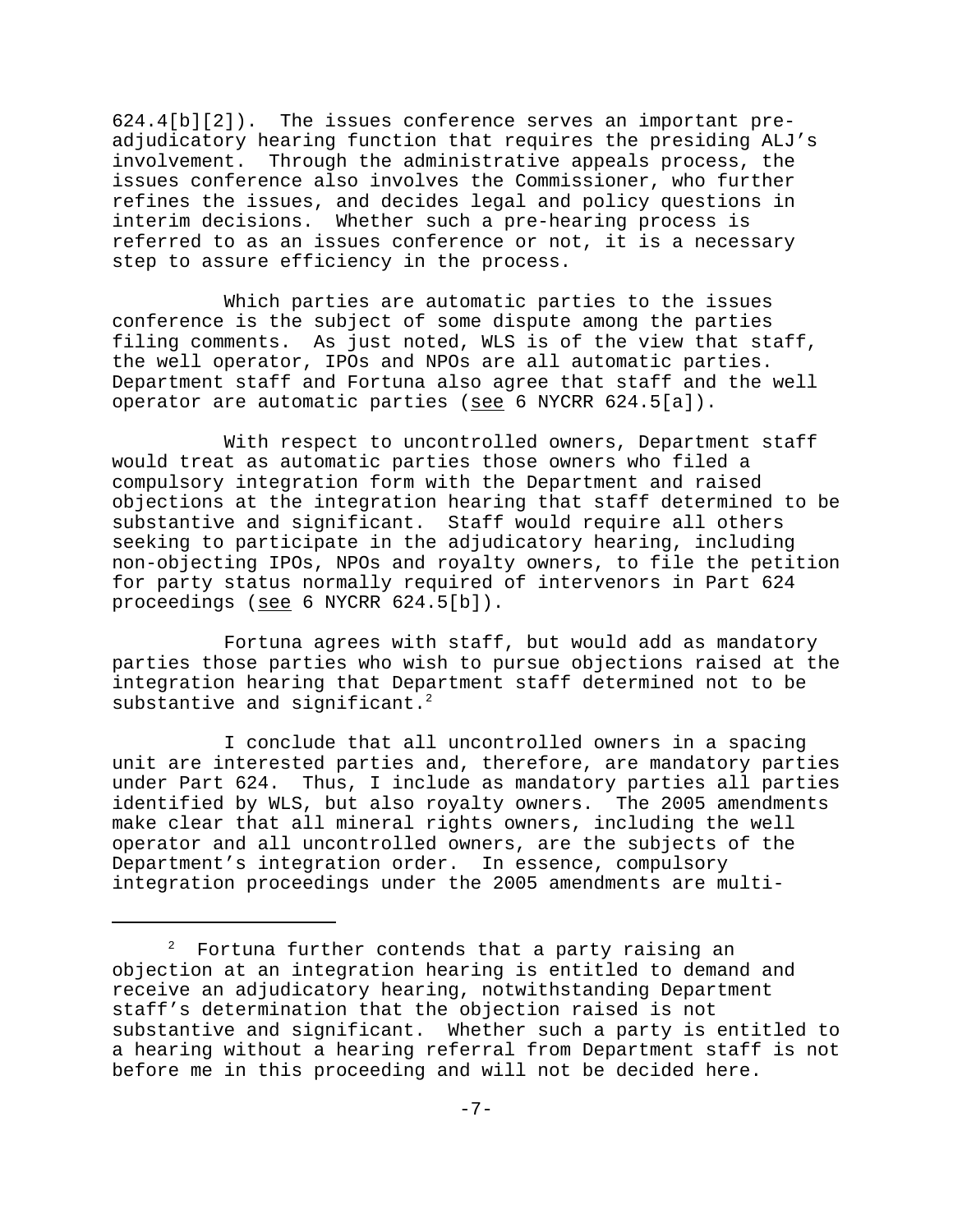applicant proceedings. Those mineral rights owners participating in an integration proceeding will be the subject of the Department's final integration order, and their property rights are determined by that order. Such mineral rights owners are analogous to a property owner seeking a Departmental approval under the UPA and, thus, have the status of applicants under Part 624.

Intervenors in Part 624 proceedings, on the other hand, are not property owners seeking Departmental approvals. Instead, they are third parties to the permit or other approval who have been afforded the statutory right, under ECL article 70, to participate in the adjudicatory process (see ECL 70-0119). The analog to intervenors in a compulsory integration hearing would not be the well operator or uncontrolled owners, but third parties to the proceeding, such as local municipalities or other members of the public who do not have mineral rights in the subject spacing unit.

Although I conclude that the well operator and all uncontrolled owners in a spacing unit are mandatory parties to the Part 624 proceeding and, therefore, should not be required to file a petition for party status, I nonetheless agree that efficiency requires such parties to file a notice of appearance in advance of the issues conference. Such a statement of appearance should identify the party, whether the party is represented or appearing in his or her own behalf, what issues the party seeks to address (whether in support of or in opposition to the draft integration order), and the nature of the factual proof, if any, the party intends to present.

Third parties to the integration proceeding, if any, who wish to participate in Part 624 proceedings would still be required to file petitions for party status.

Requiring the filing of notices of appearance and petitions for party status, if any, prior to the issues conference will allow the parties to evaluate and be prepared to discuss the adjudicability of the issues raised. If there is general agreement concerning the issues for adjudication, the issues conference can be concluded, and the adjudicatory hearing may be convened immediately thereafter. Thus, as is often the case with minor projects under the UPA, the legislative hearing, issues conference, and adjudicatory proceeding may be held on the same day, if circumstances warrant.

### Issues Conference -- Issues Raised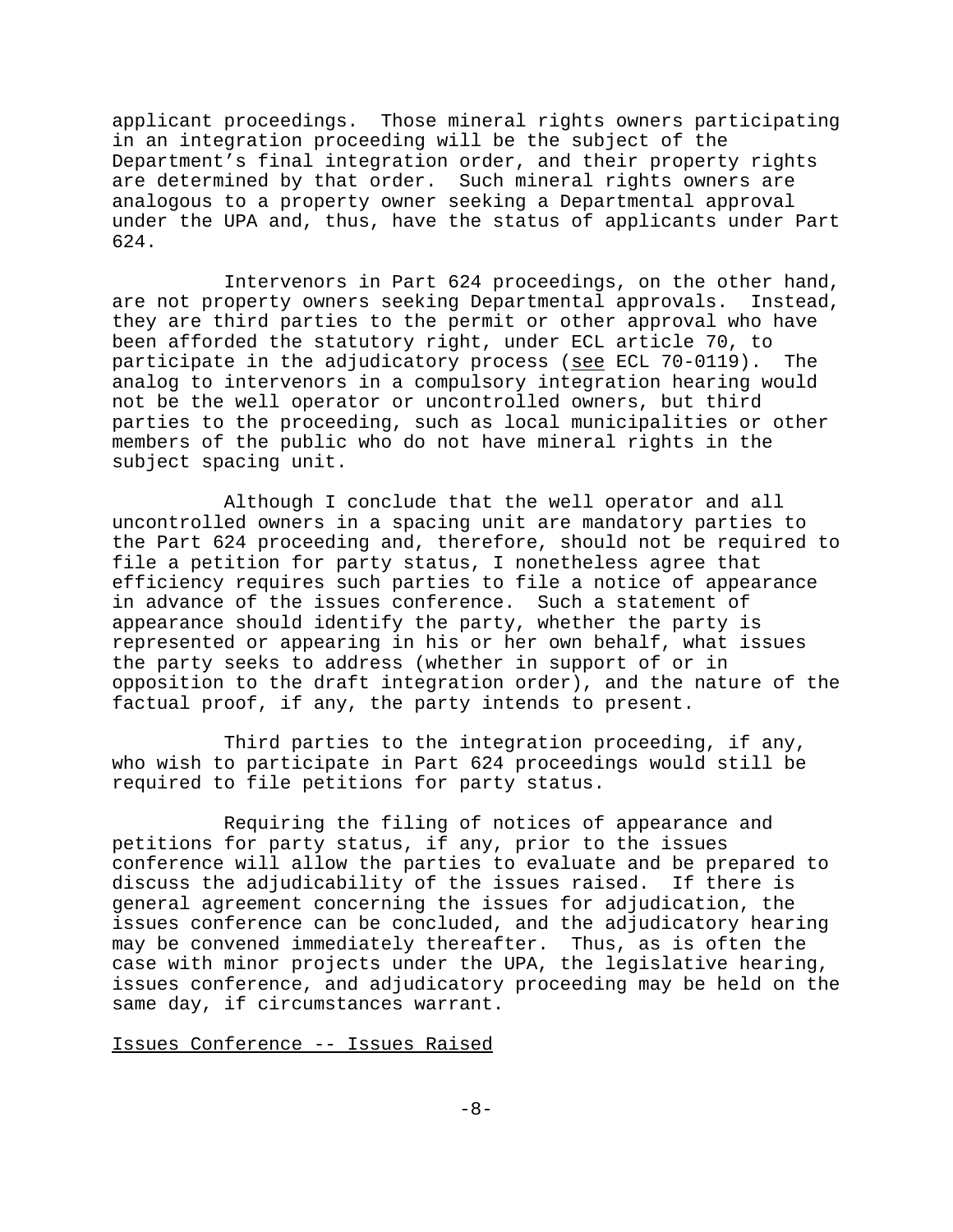The parties make various arguments concerning which issues should be considered automatic issues for the adjudicatory phase of the proceeding, and which issues should be evaluated for their adjudicability and ruled upon during the issues conference stage. The parties also argue that the adjudicability of those issues that are not automatic issues should be evaluated under the "substantive and significant" standard.

A determination concerning the adjudicability of issues, including whether they are timely and properly raised, cannot be made until the issues conferences in each of these proceedings. At that point, the issues will be presented and defined, and their merits can be appropriately reviewed. $^3$  I reserve on the question whether adjudicatory proceedings might have some effect on the statutory election period. Answering the question might depend on the changes, if any, made to the draft integration order occasioned by the adjudicatory proceedings, and should not be answered in the abstract at this time.

With respect to the issues raised by the mandatory parties, as described above, the adjudicability of such issues will be evaluated applying the standards applicable to disputes between Department staff and applicants (see 6 NYCRR 624.4[c][1][i], [ii]; see also DMN-1, at 9 [a mineral rights owner will be given the status of an applicant in other Departmental permit proceedings]). Application of the Part 624 standards to mineral rights owners for purposes of defining the issues for adjudication recognizes that mineral rights owners are property rights holders whose right to participate in administrative adjudicatory proceedings and develop a record on their issues flows from SAPA and principles of due process (see Matter of 628 Land Assocs., Interim Decision of the Commissioner, Sept. 12, 1994, at 2).

 The substantive and significant test will be applied to issues raised by third parties to the proceeding, if any (see

My reservation also includes the title issue raised by the parties in the Dzybon 1 proceeding.

<sup>&</sup>lt;sup>3</sup> I recognize that the Little 1 proceeding is before me on remand after the filing of a CPLR article 78 petition and that this procedural posture may have the effect of limiting the issues for adjudication. Nevertheless, I reserve decision on the issues raised by the parties in Little 1 until the issues conference, for the same reasons I reserve decision in the remaining proceedings.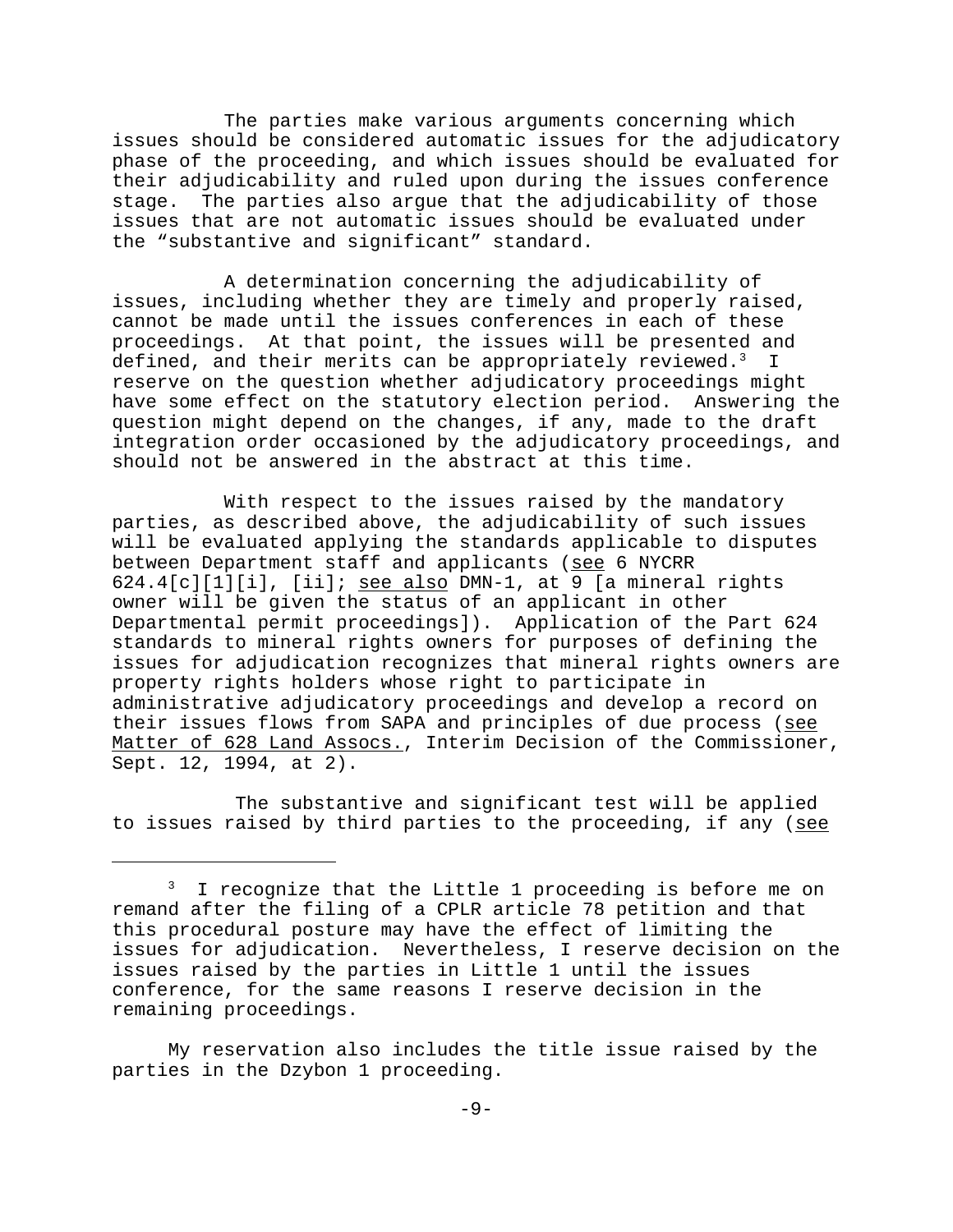6 NYCRR 624.4[c][1][iii]). Such issues would not have been reviewed by the Department during the integration hearing portion of the proceeding and, thus, would have to meet the substantive and significant test before being joined for adjudication (see  $ECL 23-0901[3][d]$ .

### Interim Appeals

Citing the legislative preference for the expeditious resolution of compulsory integration proceedings, Fortuna urges that interlocutory appeals as of right from any ALJ issues ruling should be eliminated, and that all appeals or motions for leave to appeal should await the conclusion of the hearing process before the ALJ. Department staff objects to Fortuna's suggestion on the ground that it might limit due process.

I agree with Department staff that, at this time, such a major revision to the Part 624 procedures is not warranted. The modification of interlocutory administrative appeal rights should await further experience applying Part 624 to proceedings to review draft integration orders under the 2005 amendments, and subsequent regulatory amendment, or other Commissioner directive (see 6 NYCRR  $624.6[g]$ ). The parties should note, however, that all ALJ rulings are appealable as of right after the conclusion of the adjudicatory process before the ALJ (see 6 NYCRR 624.8[d][1]). Although issues rulings may be appealed on an interlocutory basis, the regulations do not require that such appeals must be taken at that time (see 6 NYCRR  $624.8[d][2])$ . Moreover, the ALJ has the discretion to convene the adjudicatory hearing pending interlocutory appeals (see 6 NYCRR 624.8[d][7]).<sup>4</sup> Thus, any delay occasioned by interlocutory appeals can be avoided by application of these regulatory mechanisms.

# Hearing Logistics

Department staff and Fortuna expressed a general preference for holding adjudicatory proceedings in Albany, whereas WLS expressed a preference for a location near the wells. Given my determination to conduct the legislative hearing and the reasons in support, I conclude that the legislative hearing and

 $4$  The parties should also note, however, that at least one Departmental decision indicates that if the parties adjudicate an issue joined by the ALJ, they waive the right to argue on appeal that the ALJ erred in joining the issue (see Matter of Consolidated Edison Co. of New York, Inc., Interim Decision of the Commissioner, June 4, 2001, at 6-7).